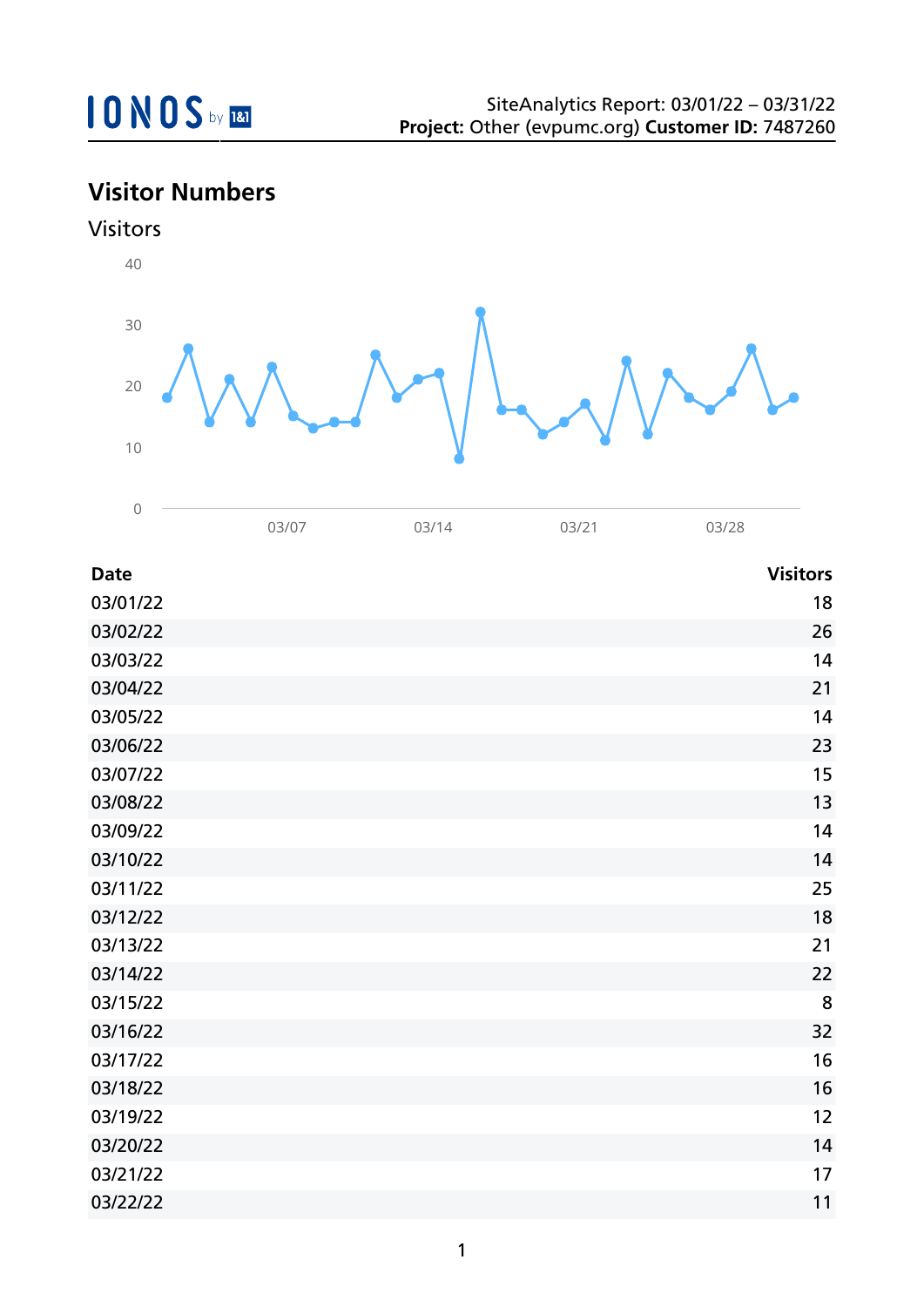## **10NOS** by REI

| <b>Date</b>  | <b>Visitors</b> |
|--------------|-----------------|
| 03/23/22     | 24              |
| 03/24/22     | 12              |
| 03/25/22     | 22              |
| 03/26/22     | 18              |
| 03/27/22     | 16              |
| 03/28/22     | 19              |
| 03/29/22     | 26              |
| 03/30/22     | 16              |
| 03/31/22     | 18              |
| <b>Total</b> | 555             |

## Sessions



| <b>Date</b> | <b>Sessions</b> |
|-------------|-----------------|
|             |                 |
| 03/01/22    | 19              |
| 03/02/22    | 26              |
| 03/03/22    | 14              |
| 03/04/22    | 22              |
| 03/05/22    | 15              |
| 03/06/22    | 23              |
| 03/07/22    | 15              |
| 03/08/22    | 13              |
| 03/09/22    | 15              |
| 03/10/22    | 15              |
| 03/11/22    | 29              |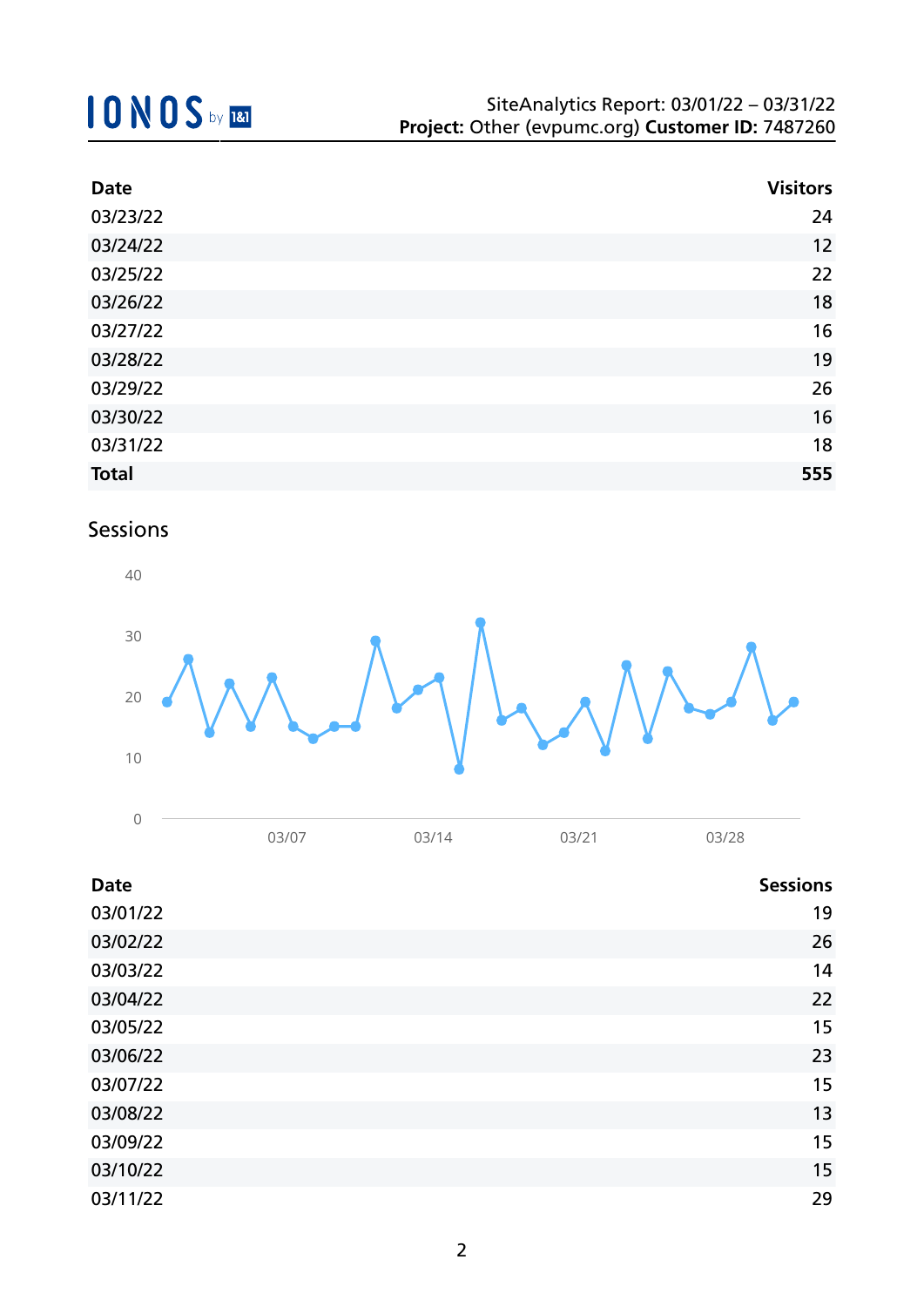| <b>Date</b>  | <b>Sessions</b> |
|--------------|-----------------|
| 03/12/22     | 18              |
| 03/13/22     | 21              |
| 03/14/22     | 23              |
| 03/15/22     | 8               |
| 03/16/22     | 32              |
| 03/17/22     | 16              |
| 03/18/22     | 18              |
| 03/19/22     | 12              |
| 03/20/22     | 14              |
| 03/21/22     | 19              |
| 03/22/22     | 11              |
| 03/23/22     | 25              |
| 03/24/22     | 13              |
| 03/25/22     | 24              |
| 03/26/22     | 18              |
| 03/27/22     | 17              |
| 03/28/22     | 19              |
| 03/29/22     | 28              |
| 03/30/22     | 16              |
| 03/31/22     | 19              |
| <b>Total</b> | 577             |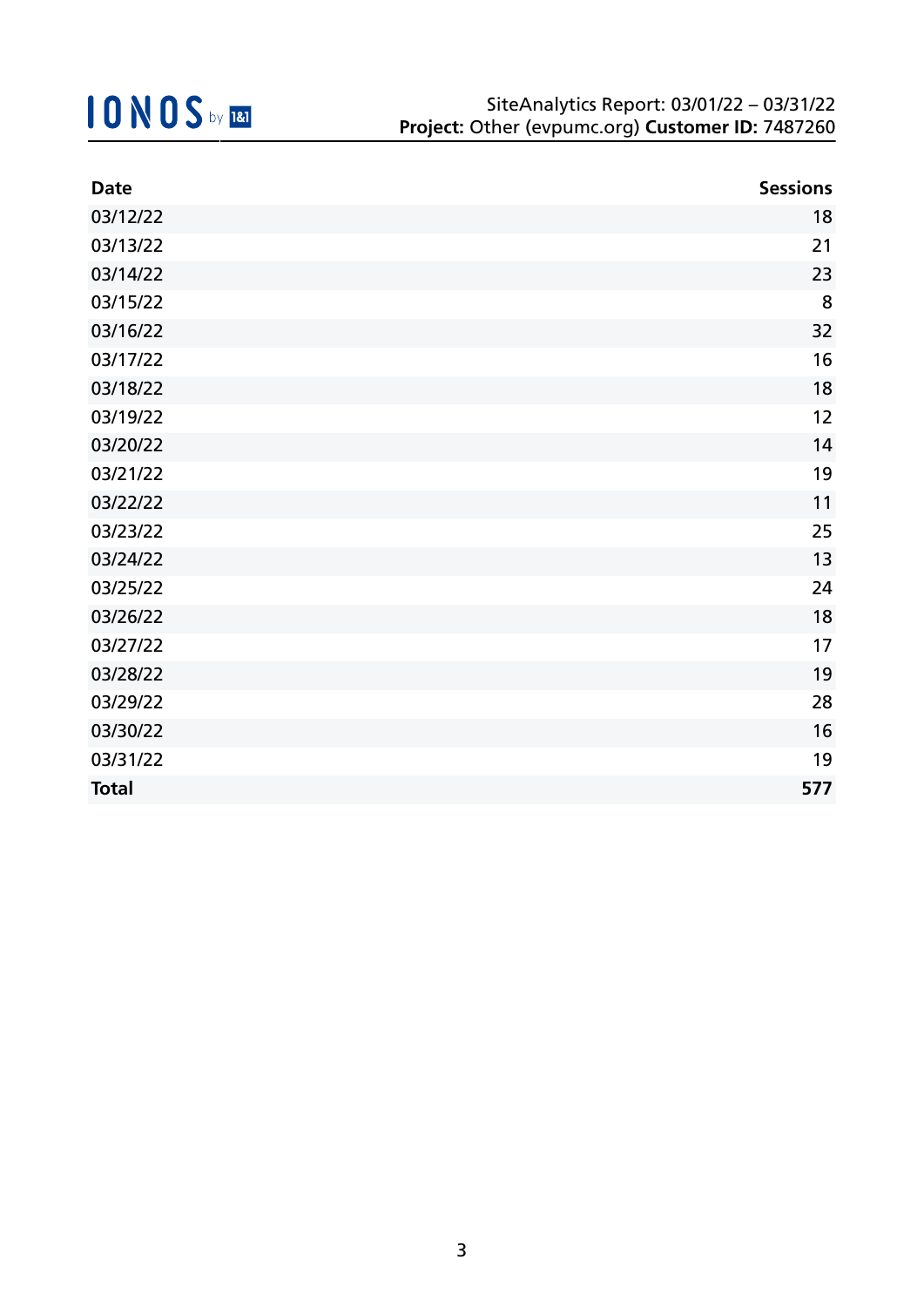### Search Engine Robots



| <b>Search Engine Robots</b> | <b>Sessions</b> | Percentage |
|-----------------------------|-----------------|------------|
| SiteLockSpider              | 791             | 36.59%     |
| <b>IonCrawl</b>             | 257             | 11.89%     |
| AhrefsBot/7.0               | 256             | 11.84%     |
| Sogou web spider/4.0        | 161             | 7.45%      |
| ZoominfoBot                 | 160             | 7.40%      |
| SemrushBot/7~bl             | 69              | 3.19%      |
| bingbot/2.0                 | 50              | 2.31%      |
| MJ12bot/v1.4.8              | 43              | 1.99%      |
| Googlebot/2.1               | 40              | 1.85%      |
| Googlebot-Mobile            | 35              | 1.62%      |
| Orbbot/1.1                  | 35              | 1.62%      |
| PetalBot mobile             | 31              | 1.43%      |
| LinkWalker/3.0              | 27              | 1.25%      |
| Sidetrade indexer bot       | 27              | 1.25%      |
| 360Spider                   | 26              | 1.20%      |
| Barkrowler/0.9              | 25              | 1.16%      |
| LightspeedSystemsCrawler    | 23              | 1.06%      |
| <b>DnBCrawler-Analytics</b> | 22              | 1.02%      |
| Applebot/0.1                | 18              | 0.83%      |
| YandexBot/3.0               | 15              | 0.69%      |
| DuckDuckGo-Favicons-Bot/1.0 | 13              | 0.60%      |
| SeznamBot/3.2               | 8               | 0.37%      |
| Google-Read-Aloud           | 4               | 0.19%      |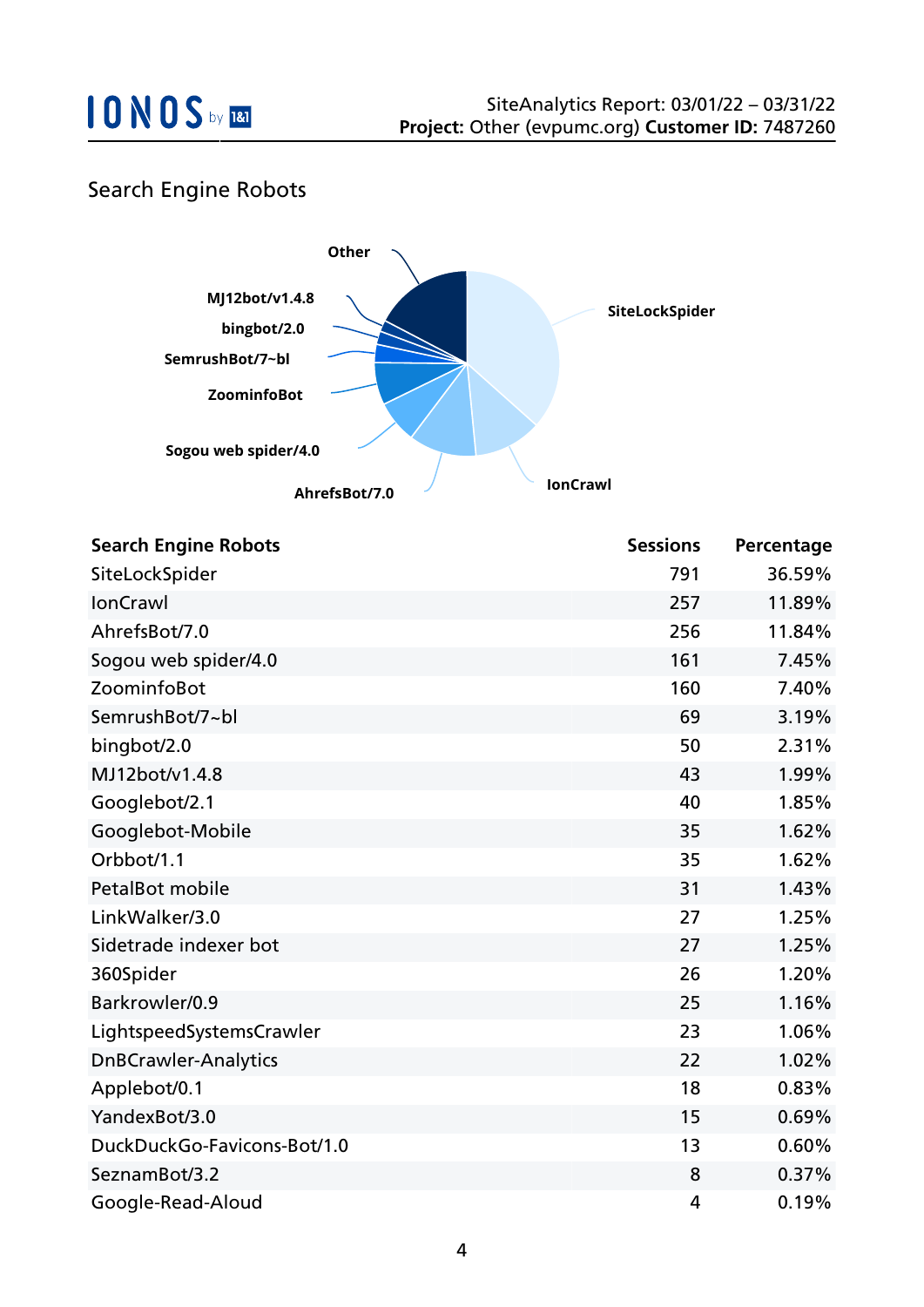| <b>Search Engine Robots</b> | <b>Sessions</b> | Percentage |
|-----------------------------|-----------------|------------|
| DF Bot 1.0                  | 3               | 0.14%      |
| Mail.RU_Bot/2.0             | 3               | 0.14%      |
| NetSystemsResearch          | 3               | 0.14%      |
| ips-agent                   | 3               | 0.14%      |
| Mail.RU_Bot/Favicons/2.0    | $\overline{2}$  | 0.09%      |
| ThinkChaos/0.3.0            | $\overline{2}$  | 0.09%      |
| virustotalcloud             | $\overline{2}$  | 0.09%      |
| DataForSeoBot/1.0           | 1               | 0.05%      |
| Dataprovider                | 1               | 0.05%      |
| Daum/4.1                    | 1               | 0.05%      |
| Pandalytics/1.0             | 1               | 0.05%      |
| Qwantify/1.0                | 1               | 0.05%      |
| VelenPublicWebCrawler/1.0   | 1               | 0.05%      |
| netEstate NE Crawler        | 1               | 0.05%      |
| webprosbot/2.0              | 1               | 0.05%      |
| <b>Total</b>                | 2,162           | 100.00%    |

## **Page Analysis**

### Most Frequently Visited Pages



| Pages         | <b>Sessions</b> | Percentage |
|---------------|-----------------|------------|
| /Default.htm  | 731             | 59.29%     |
| /Elim.htm     | 50              | 4.06%      |
| /info.htm     | 43              | 3.49%      |
| /Announce.htm | 34              | 2.76%      |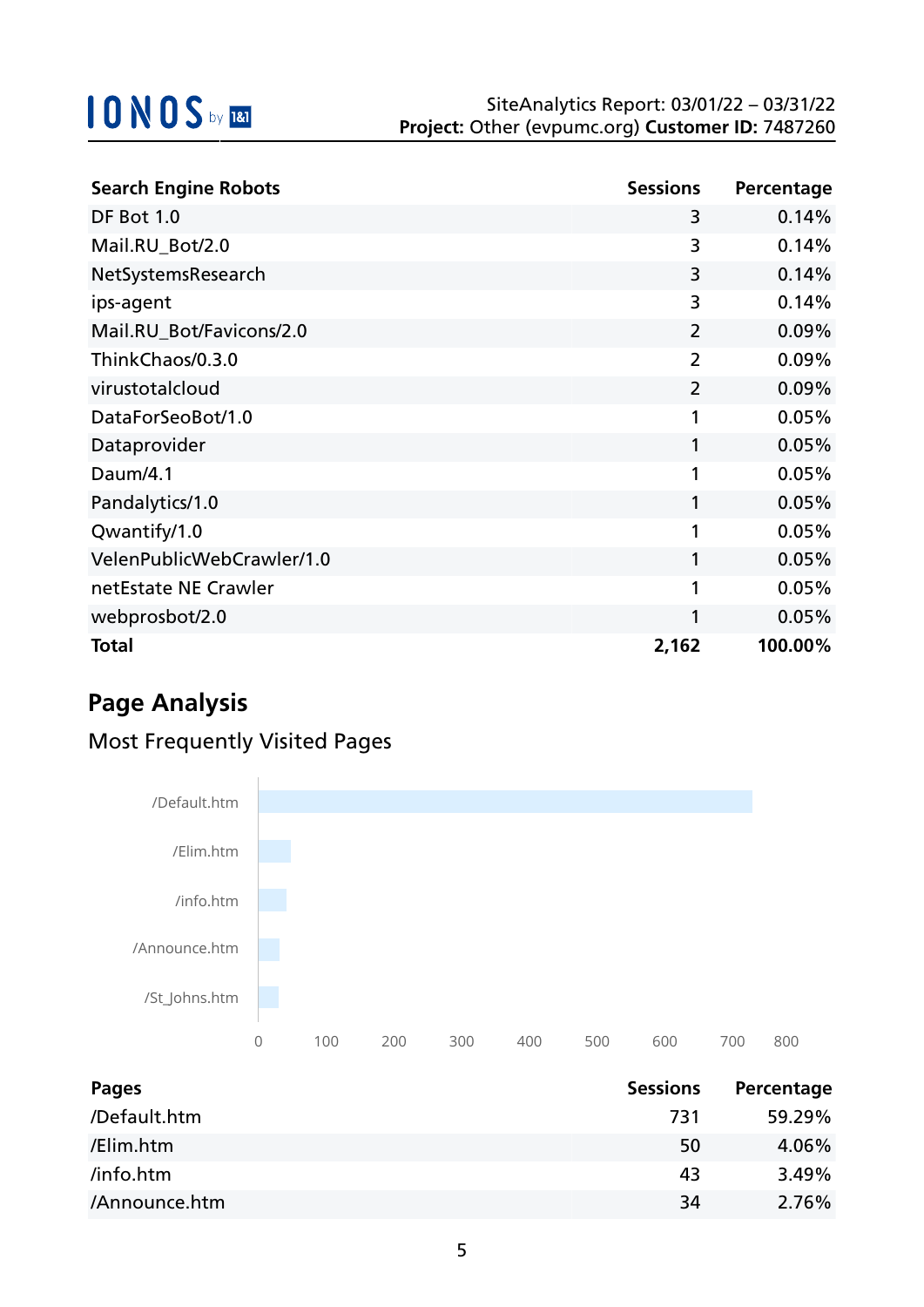| <b>Pages</b>             | <b>Sessions</b> | Percentage |
|--------------------------|-----------------|------------|
| /St_Johns.htm            | 32              | 2.60%      |
| <b>Morship.htm</b>       | 32              | 2.60%      |
| /web_links.htm           | 29              | 2.35%      |
| /Calendar.htm            | 28              | 2.27%      |
| /NewsLetterIdx.htm       | 28              | 2.27%      |
| /Sermons.htm             | 28              | 2.27%      |
| /Believe.htm             | 27              | 2.19%      |
| /M-Statement.htm         | 27              | 2.19%      |
| /Stats.htm               | 26              | 2.11%      |
| /Offerings.htm           | 24              | 1.95%      |
| <b>NideoServices.htm</b> | 22              | 1.78%      |
| Nideo.htm                | 19              | 1.54%      |
| /test.htm                | 11              | 0.89%      |
| /Elim M-Statement.htm    | 8               | 0.65%      |
| /St Johns-HISTORY.htm    | 8               | 0.65%      |
| /Elim-HISTORY.htm        | 6               | 0.49%      |
| /missions.htm            | 6               | 0.49%      |
| /StJohns_M-Statement.htm | 5               | 0.41%      |
| /CalendarOld.htm         | 4               | 0.32%      |
| /Bulletins.htm           | 1               | 0.08%      |
| /valley_views0813.htm    | 1               | 0.08%      |
| /valley_views0913.htm    | 1               | 0.08%      |
| /valley_views1013.htm    | 1               | 0.08%      |
| /valley_views1113.htm    | 1               | 0.08%      |
| <b>Total</b>             | 1,233           | 100.00%    |

### Keywords

No data is available for this report during the current time period.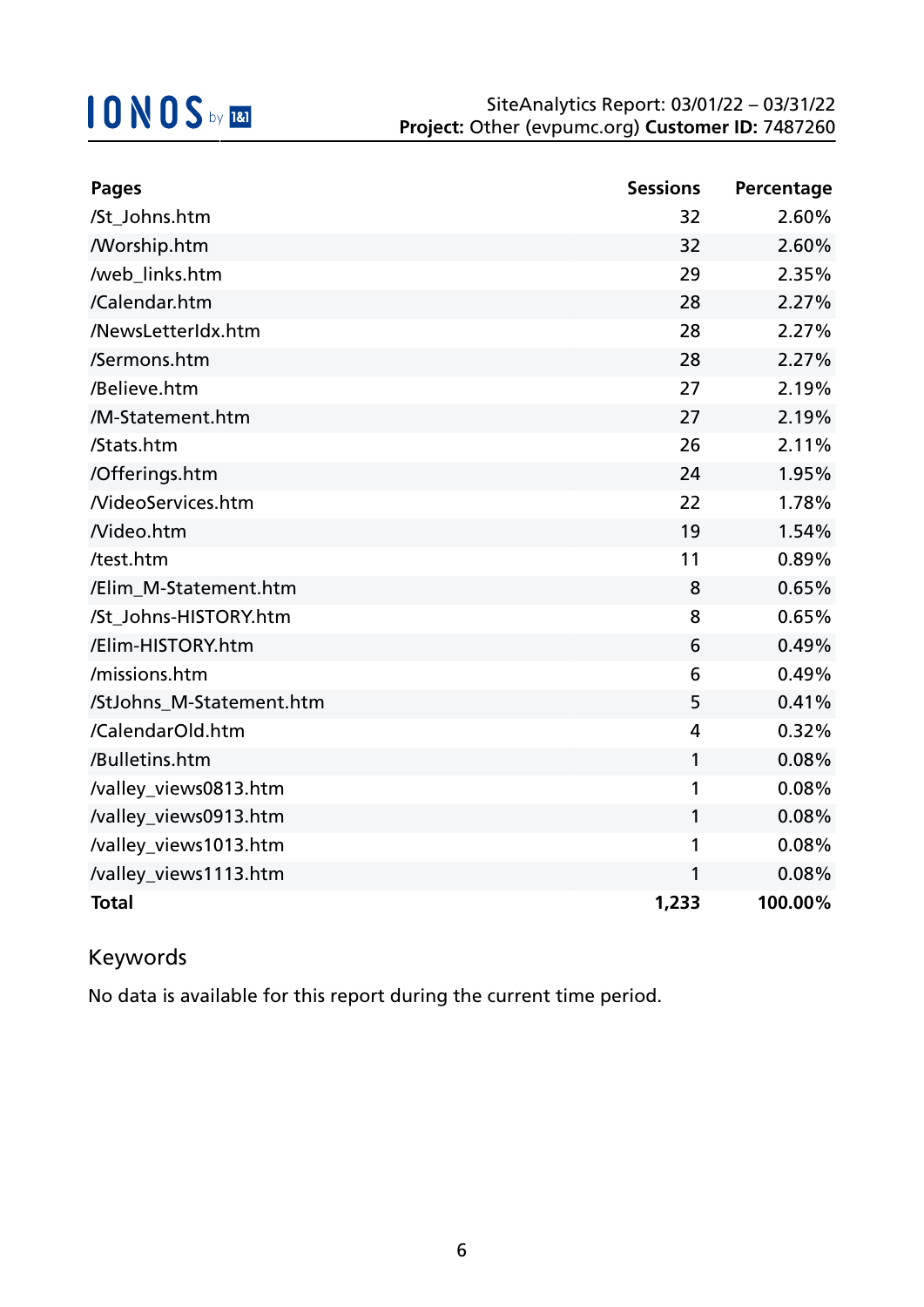## Referring Pages



| <b>Pages</b>                                                                                                                                                                                         | <b>Sessions</b> |
|------------------------------------------------------------------------------------------------------------------------------------------------------------------------------------------------------|-----------------|
| http://google.com/url                                                                                                                                                                                | 31              |
| https://google.com                                                                                                                                                                                   | 30              |
| https://google.com/                                                                                                                                                                                  | 29              |
| http://flalib.org                                                                                                                                                                                    | 5               |
| http://baidu.com/                                                                                                                                                                                    | 4               |
| http://google.com/                                                                                                                                                                                   | $\overline{4}$  |
| https://duckduckgo.com/                                                                                                                                                                              | 3               |
| https://l.facebook.com/                                                                                                                                                                              | $\overline{2}$  |
| android-app://com.google.android.googlequicksearchbox/                                                                                                                                               |                 |
| https://bing.com/                                                                                                                                                                                    |                 |
| https://google.co.uk/                                                                                                                                                                                |                 |
| https://lm.facebook.com/                                                                                                                                                                             |                 |
| https://search.aol.com/click/_ylt=A2KLfSx0MyViamUAfghpCWVH;_ylu<br>=Y29sbwNiZjEEcG9zAzEEdnRpZAMEc2VjA3Ny/RV=2/RE=1646633972/R<br>O=10/RU=http://evpumc.org//RK=0/RS=ZcgQBDdbMk55aRh1XABrAeU<br>98Vg- |                 |
| https://search.yahoo.com/                                                                                                                                                                            |                 |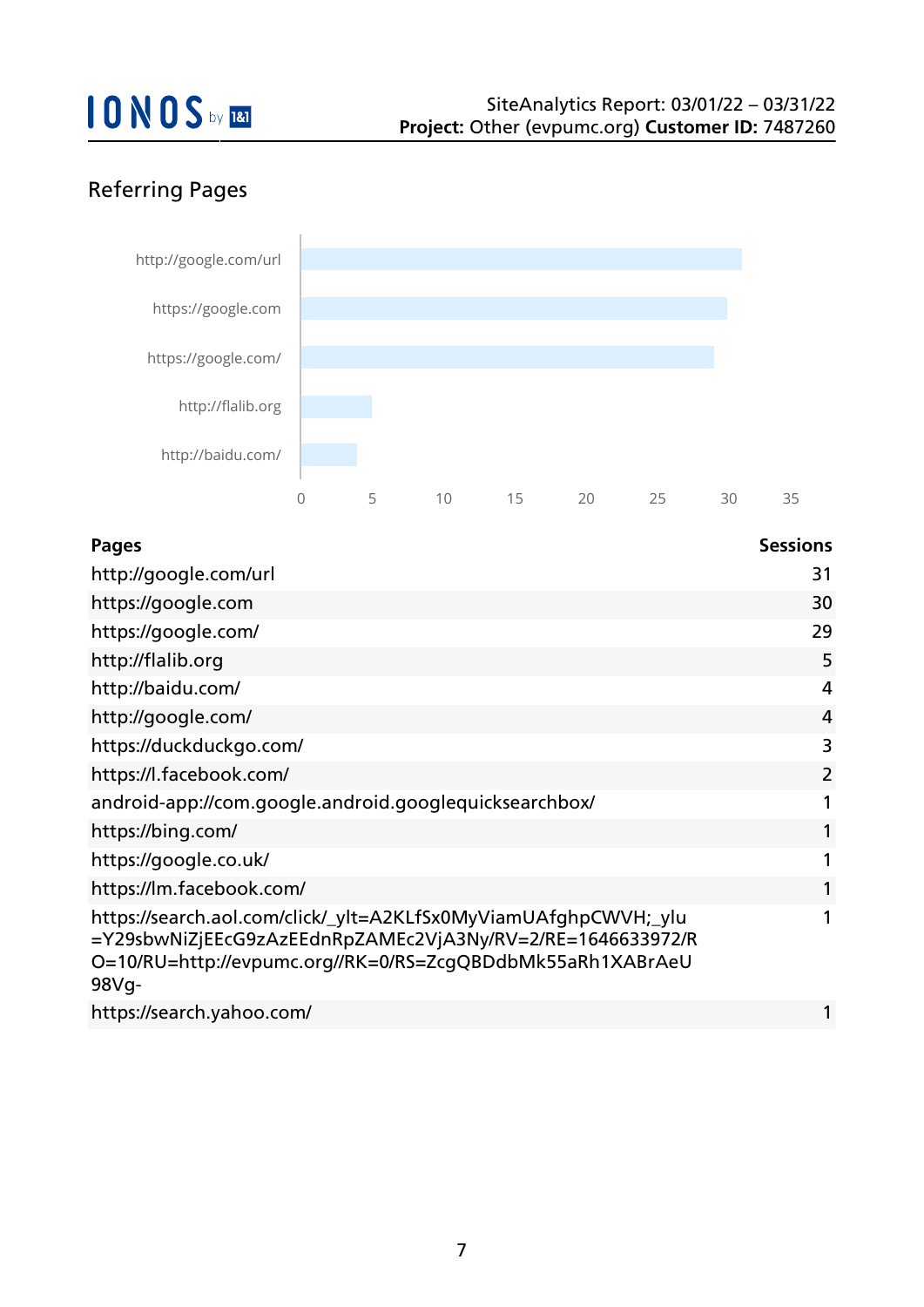

## **Browsers & Systems**

Browsers



| <b>Browsers</b>                  | <b>Sessions</b> | Percentage |
|----------------------------------|-----------------|------------|
| Chrome                           | 301             | 52.17%     |
| IE                               | 41              | 7.11%      |
| Firefox                          | 32              | 5.55%      |
| aiohttp                          | 32              | 5.55%      |
| Microsoft Edge                   | 26              | 4.51%      |
| <b>Chrome Mobile</b>             | 25              | 4.33%      |
| Safari mobile                    | 20              | 3.47%      |
| Python-requests                  | 15              | 2.60%      |
| Android browser                  | 12              | 2.08%      |
| Safari                           | 10              | 1.73%      |
| Go http package                  | 6               | 1.04%      |
| DingTalk Mobile App              | $\overline{4}$  | 0.69%      |
| Opera                            | $\overline{4}$  | 0.69%      |
| <b>CURL</b>                      | 3               | 0.52%      |
| OkHttp                           | $\overline{2}$  | 0.35%      |
| <b>Android WebView</b>           | 1               | 0.17%      |
| Apache-HttpClient                | 1               | 0.17%      |
| Facebook App                     | 1               | 0.17%      |
| <b>Screaming Frog SEO Spider</b> | 1               | 0.17%      |
| Could not be identified          | 40              | 6.93%      |
| <b>Total</b>                     | 577             | 100.00%    |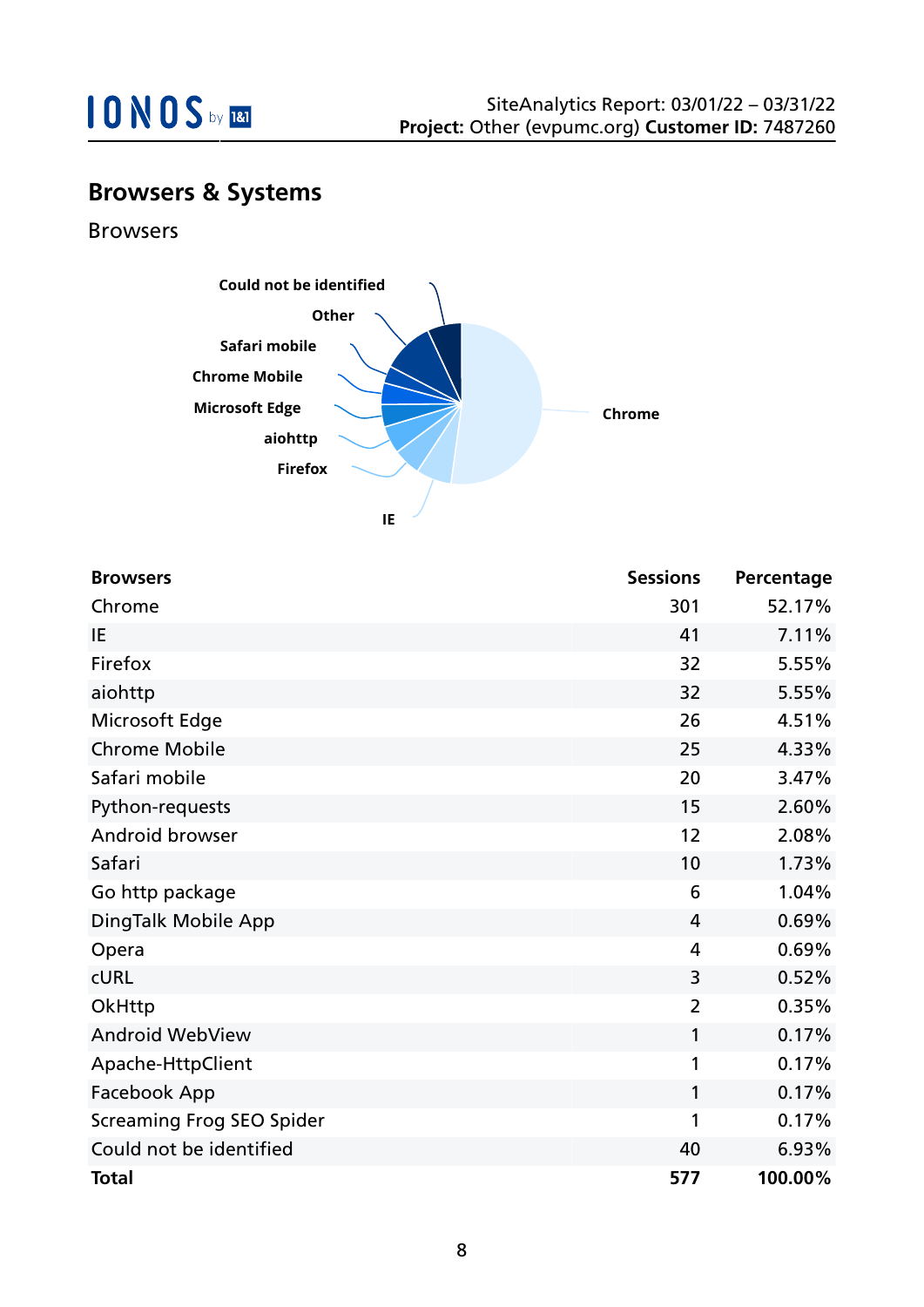

## Operating Systems



| <b>Operating Systems</b> | <b>Sessions</b> | Percentage |
|--------------------------|-----------------|------------|
| <b>Windows</b>           | 310             | 53.73%     |
| Linux                    | 42              | 7.28%      |
| Android                  | 35              | 6.07%      |
| macOS                    | 34              | 5.89%      |
| OS X                     | 28              | 4.85%      |
| iOS                      | 27              | 4.68%      |
| Fire OS                  | 1               | 0.17%      |
| <b>JVM</b>               | 1               | 0.17%      |
| Could not be identified  | 99              | 17.16%     |
| <b>Total</b>             | 577             | 100.00%    |

### **Visitor Locations**

| Countries             |                 |            |
|-----------------------|-----------------|------------|
| <b>Countries</b>      | <b>Sessions</b> | Percentage |
| <b>United States</b>  | 382             | 66.20%     |
| China                 | 27              | 4.68%      |
| Germany               | 21              | 3.64%      |
| Belgium               | 17              | 2.95%      |
| <b>Russia</b>         | 17              | 2.95%      |
| Australia             | 16              | 2.77%      |
| Singapore             | 14              | 2.43%      |
| <b>United Kingdom</b> | 13              | 2.25%      |
| Canada                | 8               | 1.39%      |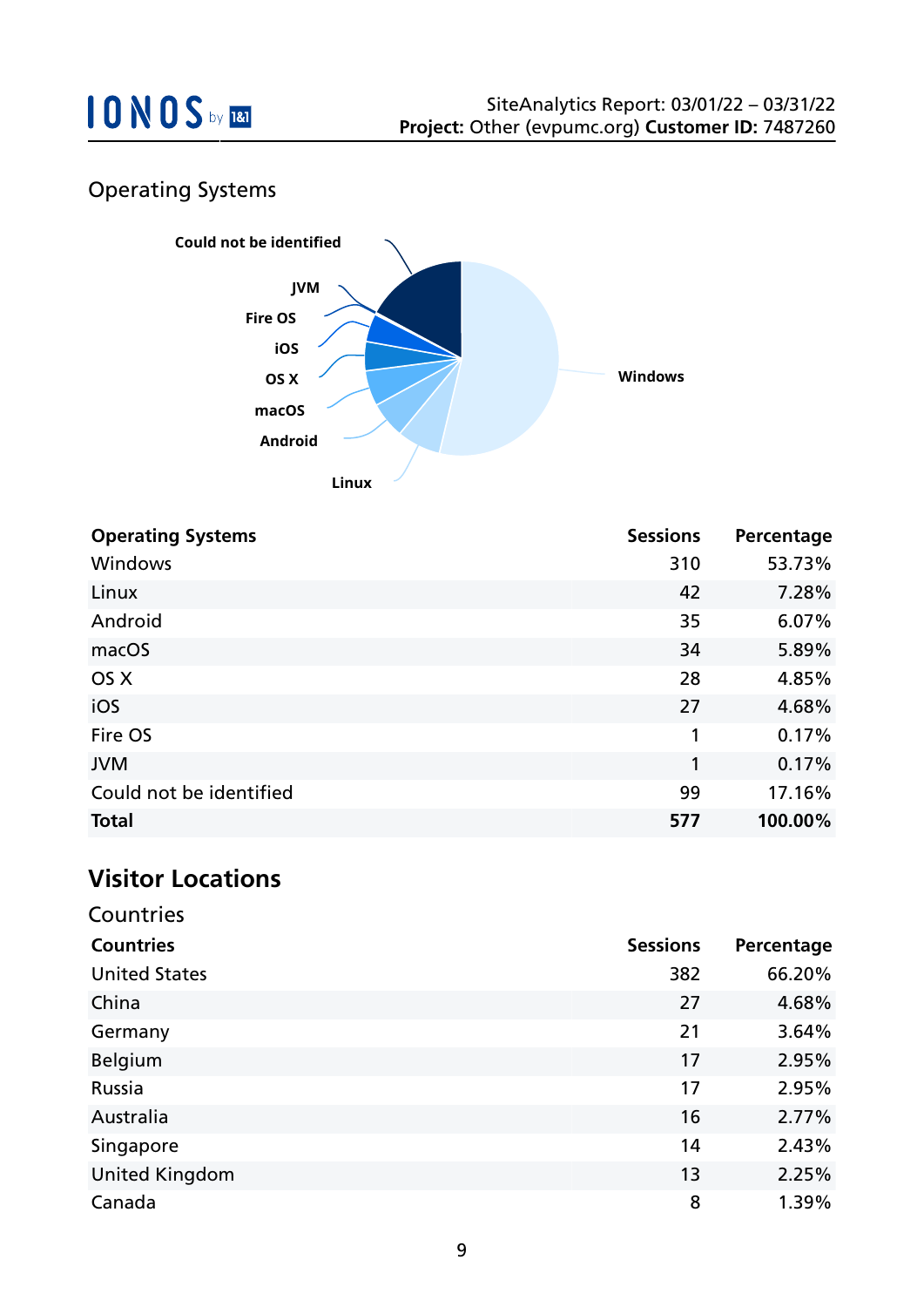| <b>Countries</b>        | <b>Sessions</b> | Percentage |
|-------------------------|-----------------|------------|
| Netherlands             | 6               | 1.04%      |
| Ireland                 | 5               | 0.87%      |
| Sweden                  | 5               | 0.87%      |
| India                   | 4               | 0.69%      |
| Finland                 | 3               | 0.52%      |
| France                  | 3               | 0.52%      |
| Norway                  | 3               | 0.52%      |
| Poland                  | 3               | 0.52%      |
| <b>Brazil</b>           | $\overline{2}$  | 0.35%      |
| Switzerland             | $\overline{2}$  | 0.35%      |
| Czechia                 | $\overline{2}$  | 0.35%      |
| Spain                   | $\overline{2}$  | 0.35%      |
| South Korea             | $\overline{2}$  | 0.35%      |
| Morocco                 | $\overline{2}$  | 0.35%      |
| Nigeria                 | $\overline{2}$  | 0.35%      |
| <b>Turkey</b>           | $\overline{2}$  | 0.35%      |
| <b>Bulgaria</b>         | 1               | 0.17%      |
| Eritrea                 | 1               | 0.17%      |
| Hong Kong SAR China     | 1               | 0.17%      |
| <b>Italy</b>            | 1               | 0.17%      |
| Japan                   | 1               | 0.17%      |
| Lithuania               | 1               | 0.17%      |
| Luxembourg              | 1               | 0.17%      |
| Monaco                  |                 | 0.17%      |
| Thailand                | 1               | 0.17%      |
| Tanzania                | 1               | 0.17%      |
| Could not be identified | 4               | 0.69%      |
| <b>Total</b>            | 577             | 100.00%    |

### **Continents**

| <b>Continents</b>    | <b>Sessions</b> | Percentage |
|----------------------|-----------------|------------|
| <b>North America</b> | 390             | 67.59%     |
| Europe               | 107             | 18.54%     |
| Asia                 | 52              | 9.01%      |
| Oceania              | 16              | $2.77\%$   |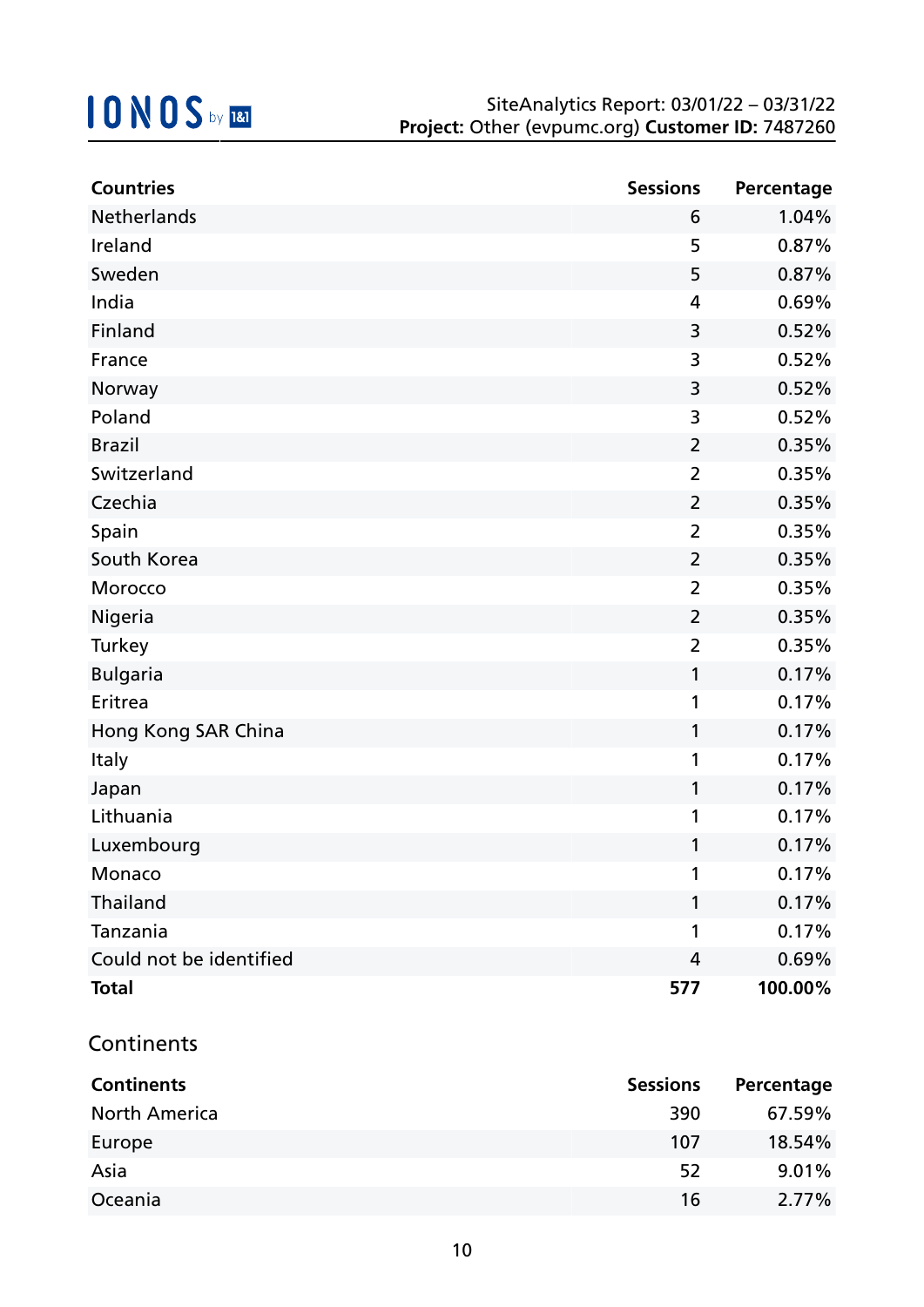| <b>Continents</b>       | <b>Sessions</b> | Percentage |
|-------------------------|-----------------|------------|
| Africa                  | $\mathbf b$     | $1.04\%$   |
| South America           | $\mathcal{L}$   | $0.35\%$   |
| Could not be identified | 4               | $0.69\%$   |
| <b>Total</b>            | 577             | 100.00%    |

## **Information about the evaluations**

### Visitors

This evaluation shows how many visitors accessed your website. Visitors are uniquely identified on the basis of the IP address and the browser ID. If a visitor goes to your website more than once a day, only one visitor is counted.

### Sessions

This evaluation shows the number of sessions. A session starts when a visitor accesses your website and ends when he or she leaves it. A session ends automatically after 30 minutes without activity. If a visitor goes to your website more than once a day, multiple sessions are counted.

### Search Engine Robots

This evaluation shows which search engine robots have accessed the pages of your website. Search engine robots automatically search the content of websites in order to keep search engine entries up to date.

### Most Frequently Visited Pages

This evaluation shows which pages of your website were visited most often.

#### Keywords

This evaluations shows the keywords with which your website was most commonly found in search engines.

### Referring Pages

This evaluation shows the websites from which visitors were transferred to your website.

#### Browsers

This evaluation shows which browsers visitors used to access your website. This way, you know which browsers to optimize your website for, for example.